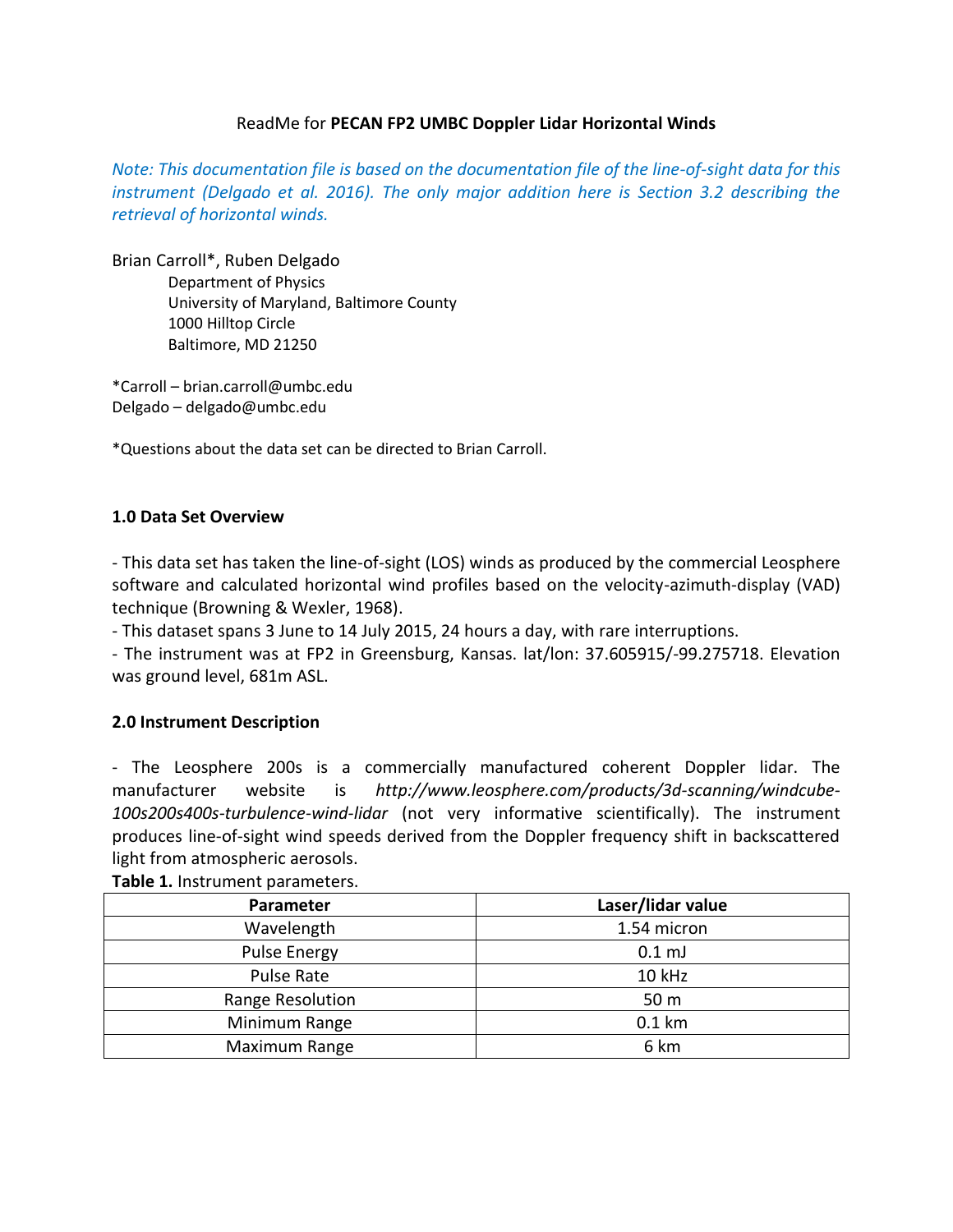# **3.0 Data Collection and Processing 3.1 Data Collection and line-of-sight winds**

The conical scan routine for the duration of PECAN was constant, except for rare changes to the vertical stare duration (to 300 or 600 seconds). The scan routine is presented in Table 2 and had a runtime of approximately 25/20 minutes per cycle. Range resolution of 50m was used, with the first bin centered 100m from the lidar, second at 150m, and so on out to a maximum of 6km in ideal conditions.

PPI is a conical scan. RHI is a vertical slice. LOS is a single pointing direction, i.e. zenith stare.

| <b>Iterations</b> | <b>Mode</b> | Start Az.<br>(°) | End Az. | <b>Start Elev.</b><br>(°) | End Elev.<br>(°)         | <b>Accumulation</b><br>Time (s) | <b>Speed</b><br>(°/s) |
|-------------------|-------------|------------------|---------|---------------------------|--------------------------|---------------------------------|-----------------------|
| 1                 | <b>PPI</b>  | 0                | 360     | 5.0                       | $\overline{\phantom{a}}$ | 1.00                            | 2.5                   |
| 1                 | <b>PPI</b>  | 0                | 360     | 7.5                       |                          | 1.00                            | 2.5                   |
| 1                 | <b>PPI</b>  | 0                | 360     | 10.0                      |                          | 1.00                            | 2.5                   |
| 1                 | PPI         | 0                | 360     | 20.0                      |                          | 1.00                            | 2.5                   |
| 1                 | <b>PPI</b>  | 0                | 360     | 45.0                      |                          | 1.00                            | 2.5                   |
| 1                 | <b>RHI</b>  | 80               |         | 0.0                       | 60.0                     | 1.00                            | 2.5                   |
| 1                 | <b>RHI</b>  | 80               |         | 60.0                      | 0.0                      | 1.00                            | $-2.5$                |
| 1                 | <b>RHI</b>  | 170              |         | 60.0                      | 0.0                      | 1.00                            | $-2.5$                |
| 1                 | <b>RHI</b>  | 170              |         | 0.0                       | 60.0                     | 1.00                            | 2.5                   |
| 600/300           | LOS         | 0                |         | 90.0                      |                          | 1.00                            |                       |

**Table 2.** Lidar scan routine.

- Degrees are measured clockwise from lidar compass heading (approximately magnetic north). Lidar heading is recorded in the header of each data file. NOAA has the appropriate magnetic declination from true north as 5.10°E±0.35°.

# **3.2 Creating profiles of horizontal wind**

Horizontal winds were calculated using a modified approach to the common VAD technique (VAD first introduced by Browning & Wexler 1968), wherein all PPIs were incorporated into creation of a single wind profile. This was done to increase vertical resolution and decrease the minimum observation altitude while still resolving the entire depth of the boundary layer. The radial velocity measurements from the five PPIs were projected to the horizontal plane and considered equally when performing the VAD technique on each height bin. Height bin size was chosen to be 15m, with the first bin center 15m AGL. The two highest PPIs (20 and 45 degrees) were omitted from wind retrievals below 300 m; otherwise all points with good SNR are considered for the VAD.

The Doppler lidar's line-of-sight wind data (Delgado et al., 2016) was initially filtered to omit points below -27.5 dB SNR, then performing VAD retrieval if at least 30 points remained in the given altitude bin. Then  $R^2$  and RMS of the VAD fit were used for additional quality control, removing points in the wind retrieval that had both an  $R^2$  < 0.85 and RMS > 2 m/s for high wind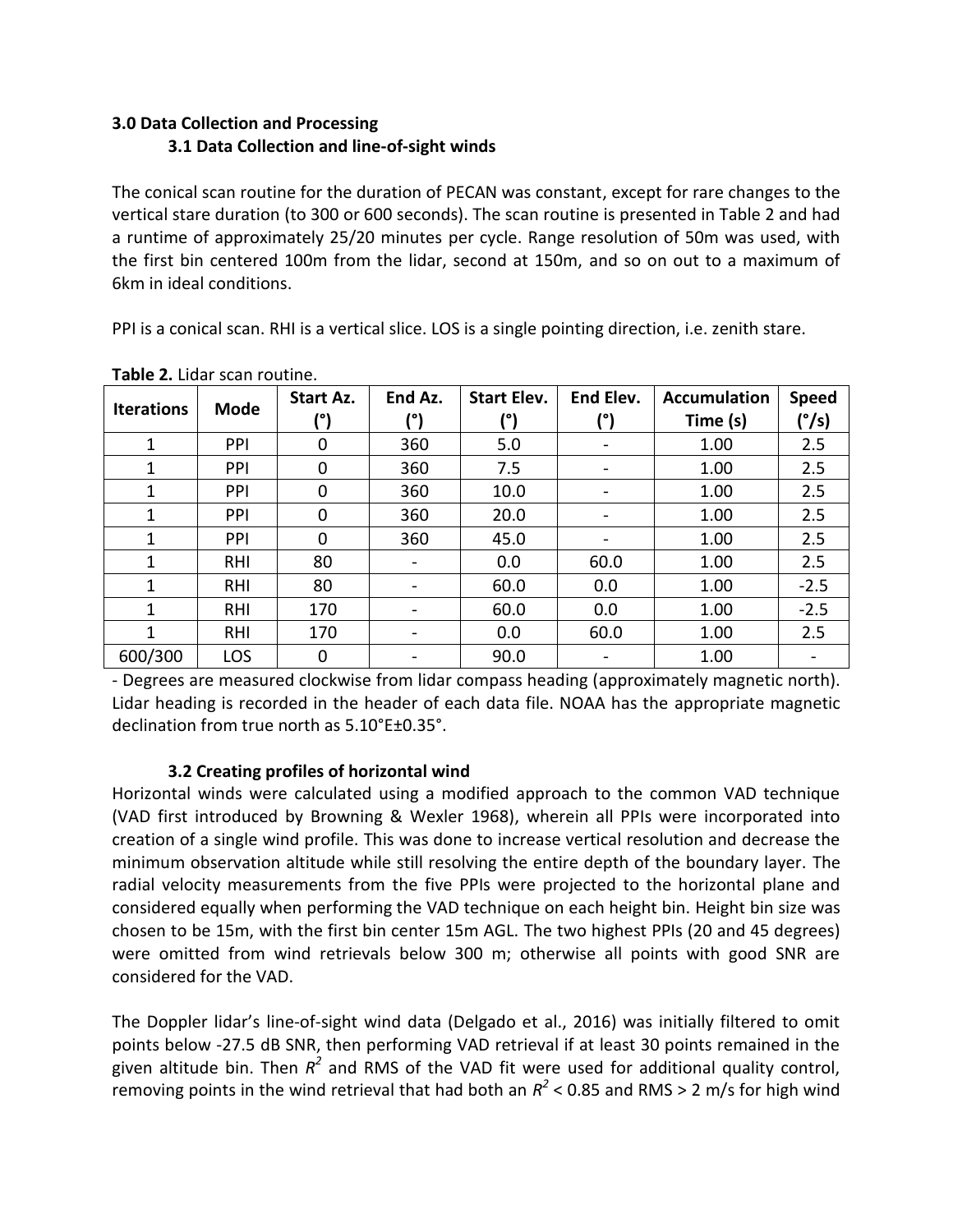speed ( $> 10$  m/s) or RMS  $> 4$  m/s for low wind speeds ( $< 10$  m/s). The variable RMS threshold accounts for the higher RMS in weak-wind, high-turbulence environments as may be found in the daytime convective boundary layer; the turbulence can result in high RMS despite confidence in accurate retrieval of low horizontal wind speeds. The  $R^2$  and RMS are available in the dataset for further user-defined quality control if desired.

The final step in wind profile creation is interpolation. Bins are centered every 15 meters, but not all get populated (particularly at higher altitudes, beyond the reach of low-elevation scans). Hence, gaps of 5 bins or less (75 m) have interpolated wind speed and direction. In case you want to remove these interpolated points: Values characterizing the VAD fit (e.g. RMSE) have NaNs that correspond to the interpolated points in spd & dir.

### **4.0 Data Format**

Each day's wind profiles are in a separate .nc file. The data file naming convention is *FP2\_200S\_VADmultiPPI-yyyymmdd.nc*, where *yyyymmdd* is the date. The .nc files contain the following variables:

spd - [m/s] wind speed dir - [degrees] wind direction, e.g. 180 is coming from south timeHr - [hours from 00 UTC] mean time of all measurements used in retrieving wind profile height - [m AGL] altitude of the bin centers avgSNR - [dB] mean SNR of all measurements used in a given wind retrieval rsquare - R-squared for the VAD fit rmse - [m] RMSE for the VAD fit var - [m^2/s^2] variance of the residuals of the VAD fit numPointsInFit - number of measurements that went into a given VAD retrieval minFitPts - if fewer measurements than this in bin, no wind retrieval was performed (constant) date - YYYYMMDD

### **5.0 Data Remarks**

This dataset is ready for preliminary research. We recommend contacting the author before using in publication to ensure proper interpretation.

Other notes:

- This dataset has not been thoroughly filtered for second-trip echo effects (only a few cases were manually filtered). This rarely impacts the dataset, with the most notable cases being the choppy appearance of the wind profiles around 800m at 10 UTC on 11 June, and the apparent discontinuity in wind direction at 1.3km around 19UTC on 7 July. This type of issue can be addressed further if necessary for a particular study.
- We recommend cautious consideration of data at higher altitudes (i.e. > 1.5km) that do not have continuous data to the surface. These could be cloud returns or second-trip echo not representative of the wind speed.